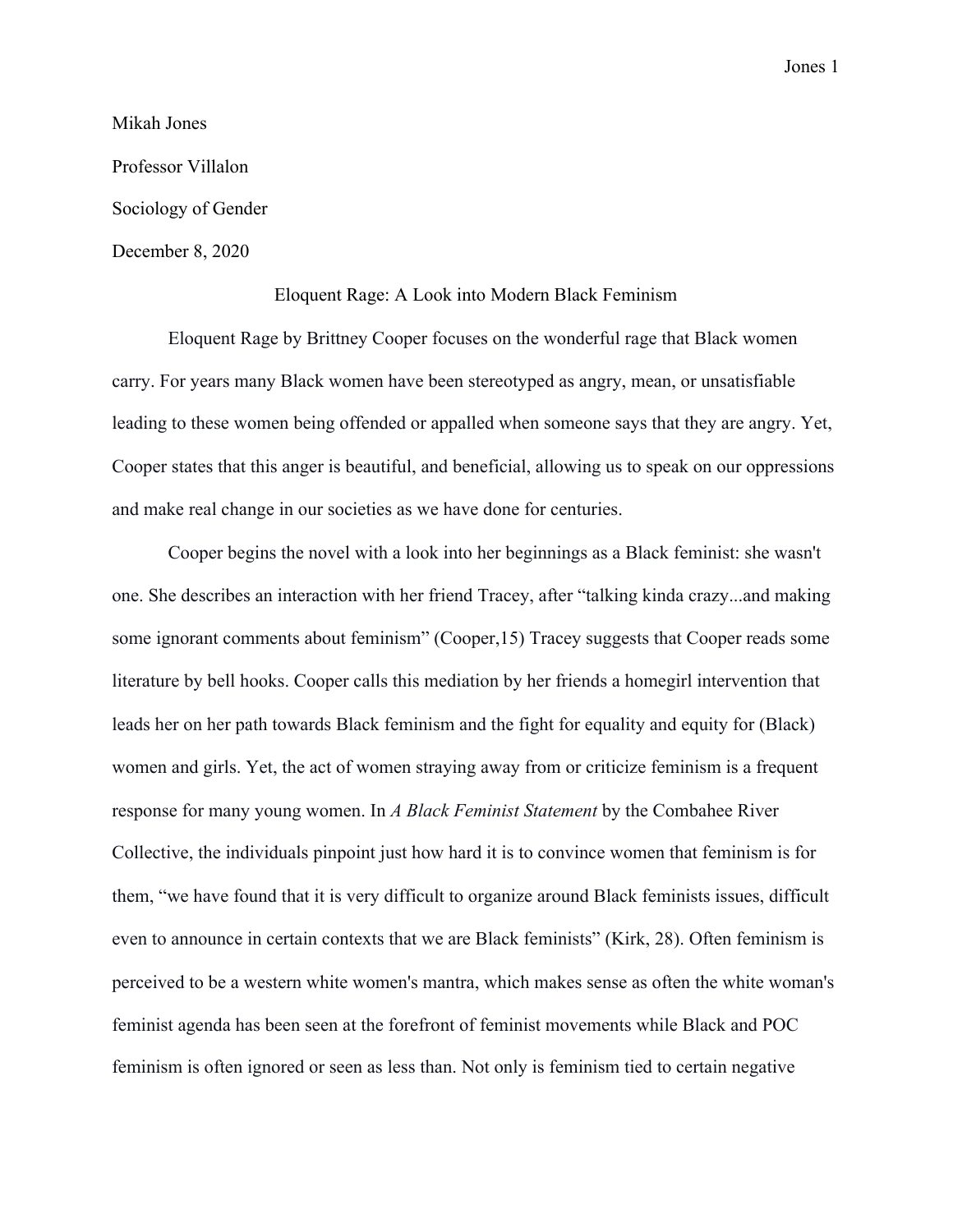connotations but feminism is also tied to the racist and bias ideals that many white feminists hold, straying young and old Black women from identifying as a feminist. Mathangi Subramanian, in *The Brown Girl's Guide to Labels*, also talks about her struggle with identifying with feminism due to its center around white women stating that she, had to discover "a strand of feminism that resonated with me (Subramanian) and did not require me (Subramanian) to compromise myself my past or my future" (Kirk,28). Subramanian reveals how she struggled to identify with feminism due to the stereotype that feminism was a white woman's struggle and movement, and the reality that white feminist thought was very rarely inclusive or catered to the oppression the BIPOC women face. Much like Cooper, she regarded feminism as a predominantly western and white development that catered only to and for white women and their desires, excluding women of color.

Often identifying as a feminist means that outsiders looking in deem one a lesbian, or automatically as part of the LGBTQI community. Cooper embraces the idea of queerness as a compliment to feminism stating that "Black feminism is and always has been a fundamentally queer project" (Cooper 28). What Cooper is insinuating by this is that within Black feminism the core is to live Black women deeply and fully in a world that often rejects and diminishes them. With this, the ideas of sexuality, and desire can often be intertwined especially when breaking down labels and boundaries that can lead to a disruption of the true goal. Cooper introduces the idea that often women reject the idea of feminism to secure their "straightness and options for getting chosen " (Cooper, 29). While this may be a very surface start into the realism of sexuality it opens the pathway for a deeper dive into sexuality and gender fluidity. Daisy Hernandez also touches on sexuality from a feminist perspective in her writing *Even if I Kiss a Woman*. Hernandez notes the love of the women in her family. The women who "despite their dictates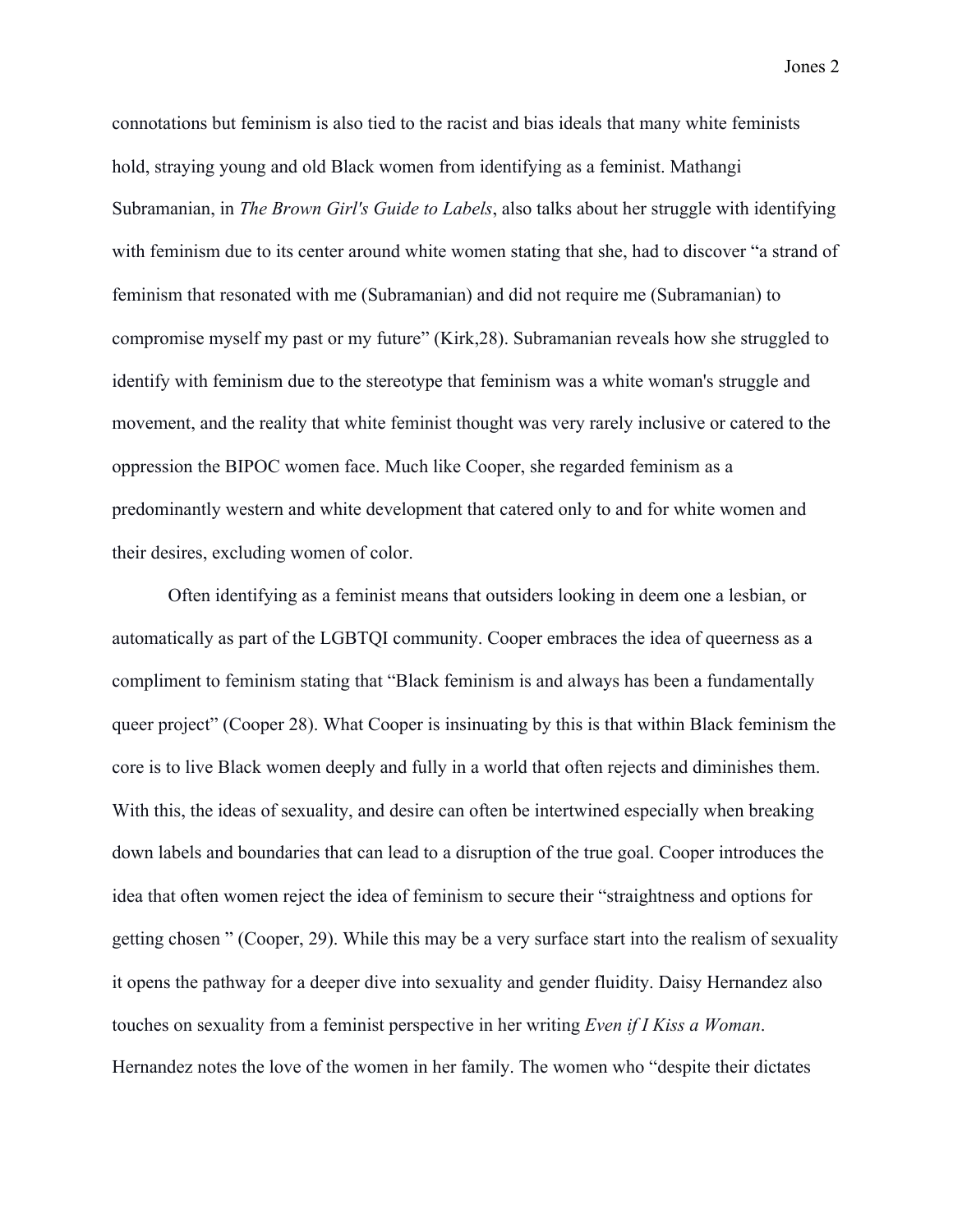about men...teach me that our primary ties are each other as women" (Kirk,154). Hernandez

recognizes the deep affection, concern, and true love the woman in her family have for each other and as she grows she realizes that though she loves men, she can receive this deep kind of love similar to her family members from a woman in a romantic standpoint, "what is wrong with me? Why had it never occurred to me? A girl. I love kissing boys but a girl. I could kiss a girl" (Kirk, 153). Much like Cooper, Hernandez conceived the idea that loving women truly and fully, as is necessary for feminism, can lead to interactions between desire, love, affection, and sexuality.

Cooper touches on the idea of intersectionality as introduced by Kimberly Crenshaw. Kimberly Crenshaw has been one of the most noteworthy sociologists who has looked at intersectionality and the effects of it in modern times. Crenshaw defines intersectionality as "a prism for seeing the way in which various forms of inequality often operate together and exacerbate each other,". All inequality is not created equal yet many tend to talk about race, gender, and economic equality as being separate from one another when they are all intertwined. This is the premise of intersectionality in the eyes of Kimberly Crenshaw. Engaging in intersecting views also allows modern sociologists to recognize the historical factors that are present in generational oppression. Say Her Name is a movement that highlights the intersectionality of race and gender. Say Her Name is a movement broken off from the Black Lives Matter movement that focuses on the Black women who are affected by police brutality. Cooper, highlights the lack of regard for Black women's lives not only politically but also within our communities. Taking the actions of Barack Obama during his presidency Cooper points out the lack of consistency between the advocacy for Black men versus Black women, "President Obama had launched his My Brothers Keepers initiative, which was aimed at creating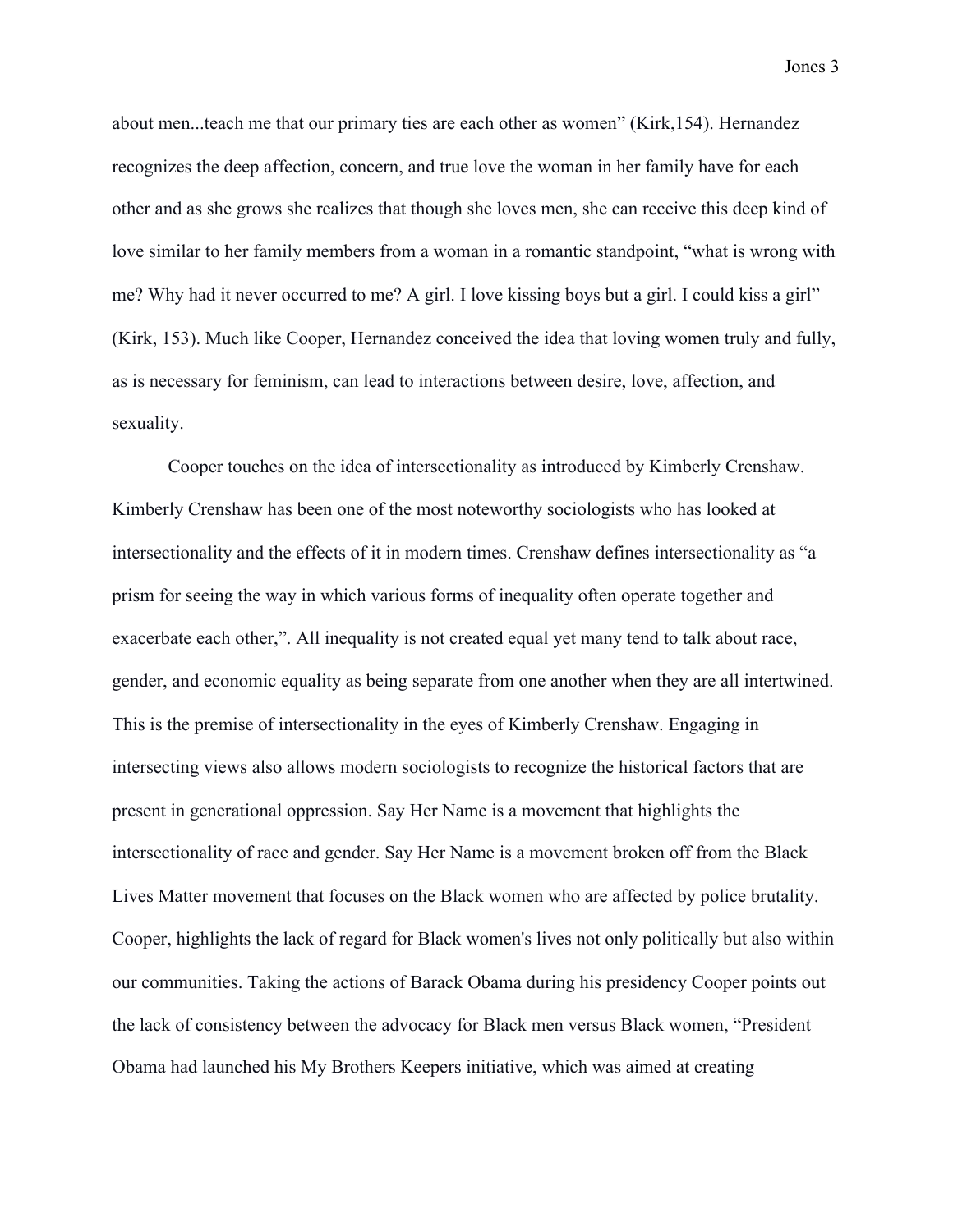Jones 4

mentorship programs and leadership opportunities solely for young men of color" (Cooper, 97). More often than not Black men are the focus when it comes to disputes and outrage about the excess use of violence, lack of opportunities for, and oppressive tactics used against people of color and in particular African American citizens within the United States. We often hear of stories like George Floyd and Erick Garner but names like Tanisha Anderson and India Kager are often overlooked and forgotten. Often this is because they are women and this is impactful to note, do we as a society value women's lives less than men? It seems so when looking at these disparities and intersectionality studies that allow users to view these disparities.

Sexualized violence includes but is not limited to the rape, abuse, battery, stalking, or sexual harassment of an individual. Sexualized violence is often used as a means to control women, LGBTQI, and gender non-conforming individuals in a patriarchal society, and Brittney Cooper is no stranger to the world of sexualized violence. Cooper writes about growing up with her mother who had increasingly dangerous relationships with men, that most often if not always ended in violence and trauma. Cooper reminisces on the days her mother spent with a man named Bob. Cooper's mother was dating Bob, yet decided to leave him after he began "not treating her right", after seeing Cooper's mother with her new boyfriend named Mann he became filled with anger, feeling betrayed, "Outside, Bob shot my mother three times and Mann Once" (Cooper, 84). Comparable to many stores around the world, Bob felt as though he was entitled to control and therefore remove Cooper's mother. Leaving her not only physically injured but also emotionally and mentally traumatized for the rest of her life. Still, this is not an isolated incident. Around the world and very common within the United States, gender-based violence transpires and even thrives. In her writing, *Indigenous Women Have Been Disappearing for Generations: Politicians are Finally Starting to Notice*, Alleen Brown, a New York reporter for *The Intercept*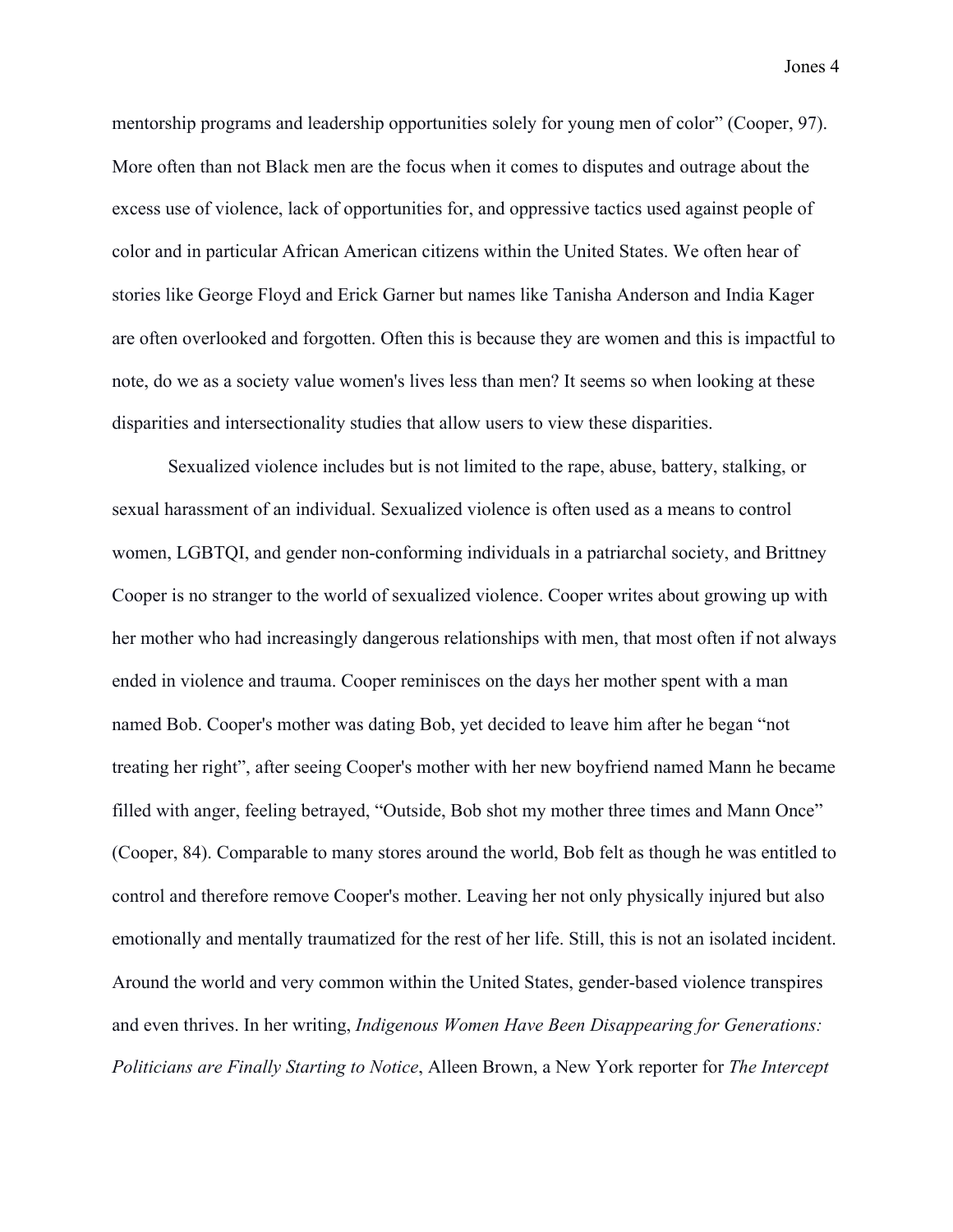touches on the gender-based violence that has been occurring for years unnoticed and uninterrupted.

According to the National Intimate Partner and Sexual Violence Survey, "84% of indigenous women interviews had experienced violence in their life, 56% of indigenous women had experienced sexual violence and between the years of 1992 and 2001 American Indians were twice as likely to as any other racial group to be raped or sexually assaulted." (Kirk, 263). Cooper also talks about the influence of media on feminist and how celebrities can cause mass debates about feminist topics. Copper touches on the feminist ideals that Beyonce has brought to life in her music and videos. Beyonce through her music provides empowering forms of feminism. In her song "Upgrade U" she focuses on how women brought a necessary component to critical times such as the civil rights movement. Although men like Martin Luther King and Malcolm X were seen as the most influential "leaders" during the civil rights movement there were also many women who supported and propelled forward the civil rights movement. When Beyonce says "Women keep the tempo" she acknowledges that without women many of the strides that have been made in the Black community since the end of slavery would not be possible without the influence of Black women. Ariane Cruz, too, talks about how mainstream media connects culture and feminist thought. In her article, *(Mis)playing Blackness: Rendering Black Female Sexuality in the Misadventures of Awkward Black Girl*, she talks about how Beyonce's song "Single Ladies" is very representative of Black women's culture, " As the phrase single ladies the title of Beyonce's 2008 hit song suggest… Black women's solitary romantic status is a hot issue in American popular culture. The low marriage rates of Black women..has received attention in the media and academia" (Kirk, 160). Cruz not only touches on music as representative but also on television shows such as Basketball Wives and Love and Hip Hop,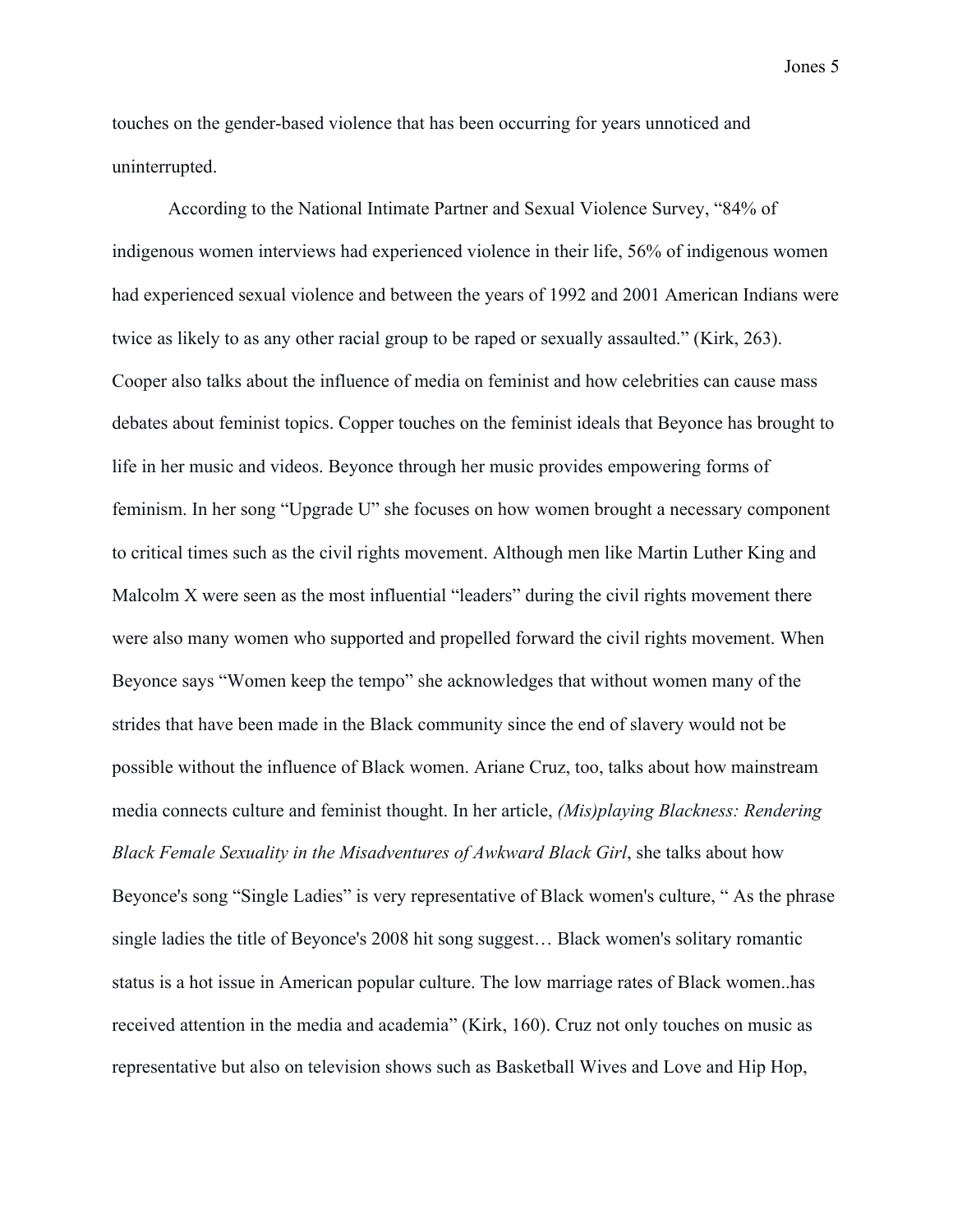Jones 6

"wherein romantic relationship drama reigns, animosity prevails between Black women and their (Black) men" (Kirk, 160). Both Cruz and Copper touch on how the media can often feed off Black culture, and vice versa. Black culture often uses media and music to express and portray persistent issues within the Black community, both as a means of release (to get something metaphorically of the chest) and to show the world some of the struggles that the Black community, in particular, Black women face.

Eloquent Rage focuses on the oppression that the intersectionality of being both Black and a woman in modern America has on the Black woman. Cooper advocates for the rage that Black women feel to be used as an outlet for change in the fight against racism, sexism, and patriarchy, and offers insight into the topics of sexuality, militarism, gender-based violence, and Black feminist thought to further encourage the advocacy for Black women and girls, not only by women but by all people who desire a better future.